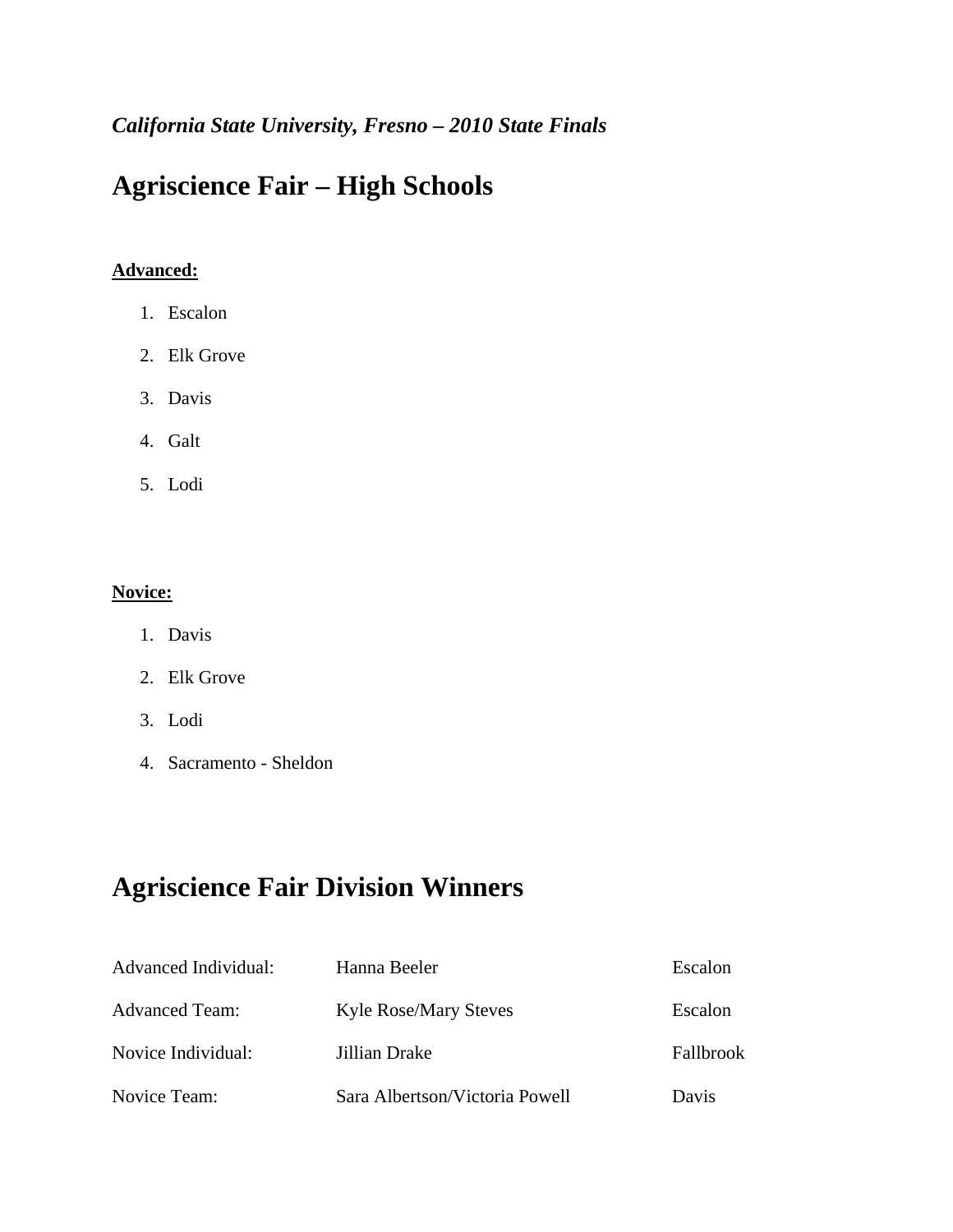#### Division Category **Total Student Name** Advanced **Project Type: Individual** 100 Biochemisty/Microbiology/Food Science 85 Lindsey Anderson -- Escalon 74 Gabriel Prado -- Elk Grove 56 Brianna Ybarra -- Sacramento - Sheldon 200 Environmental Sciences 90 Brian Edmiston -- Elk Grove 87 Aaron Styne -- Davis 82 Matthew Blackburn -- Elk Grove 300 Zoology (Animal Science) 89 Hannah Beeler -- Escalon 86 Tom Hardesty -- Elk Grove 84 Jordan Albiani -- Elk Grove 400 Botany (Plant/Soil Science) 86 Analiese Scrivano -- Bakersfield 80 Kendall Cahill -- Elk Grove 62 Samantha Bavaro -- Escalon 500 Engineering (Mechanical/Agricultural Engineering S 87 Jake Carlson -- Elk Grove 69 Aaliyah Wallace -- Escalon 68 Joey Clifford -- Elk Grove Advanced **Project Type: Team** 100 Biochemisty/Microbiology/Food Science 67 Kat Hill/Saphire Lamb-Hoover -- Elk Grove 62 Harsev Singh/Yousef Buzayan -- Davis 58 Andreina Munoz/Courtney Parker -- Elk Grove 200 Environmental Sciences 88 Anthony Toledo/Dillon Szyper -- Galt 79 Kellie Christensen/Whitney Petersen -- Elk Grove 78 Courtney Miller/Jessica Stanley -- Lodi 300 Zoology (Animal Science) 90 Anne Bacay/Jalyn Costa -- Escalon 85 Ian Fitzgerald/Luke Van Tassel -- Escalon 69 Shelbi Thall/Brianna Van Diemen -- Lodi 400 Botany (Plant/Soil Science) 72 Maddie Stone/Molly Swanberg -- Elk Grove 68 Arissa Chunn/Jacquelyn Withrow -- Escalon 55 Brennan Baglietto/Corinne Madison -- Galt

### **Individual Results**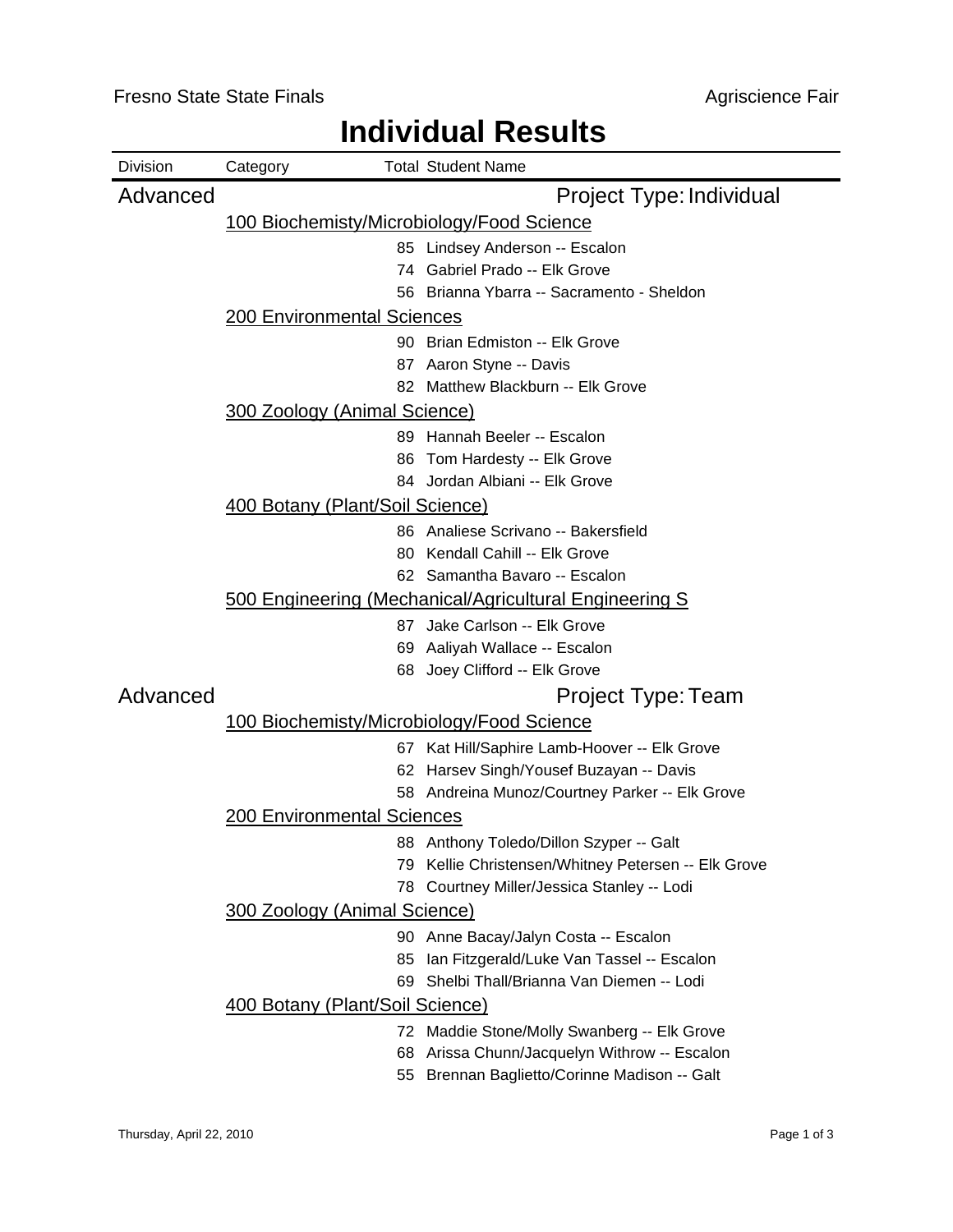| <b>Division</b> | Category                            | <b>Total Student Name</b>                               |  |  |  |  |
|-----------------|-------------------------------------|---------------------------------------------------------|--|--|--|--|
|                 |                                     | 500 Engineering (Mechanical/Agricultural Engineering S) |  |  |  |  |
|                 | 81 Kyle Rose/Mary Steves -- Escalon |                                                         |  |  |  |  |
|                 |                                     | 77 Chrissy Edmiston/Gerald Moen -- Elk Grove            |  |  |  |  |
|                 |                                     | 73 Steven Khansefid/Austin Lutz -- Elk Grove            |  |  |  |  |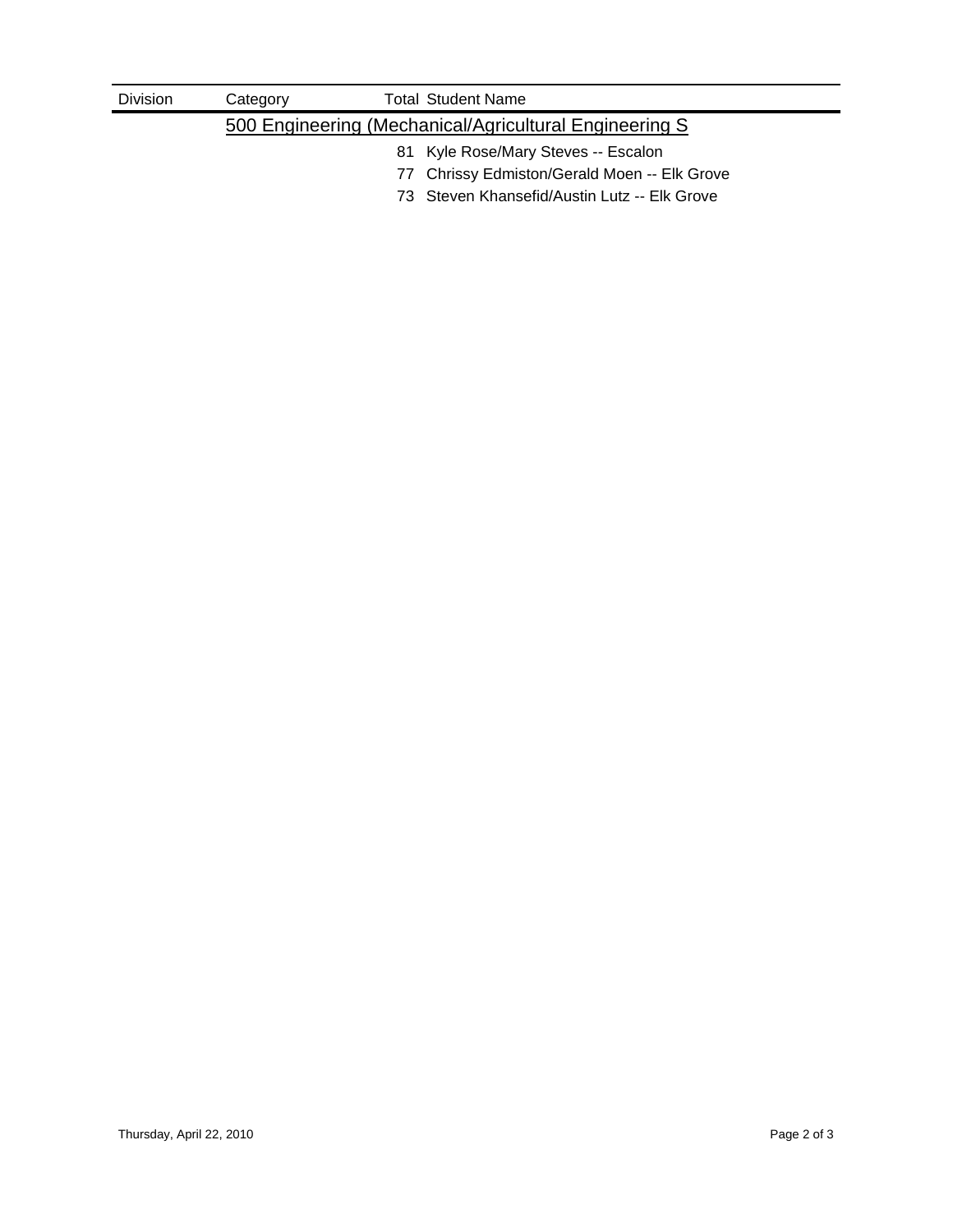| <b>Division</b> | Category                                  |    | <b>Total Student Name</b>                                |  |  |  |  |  |
|-----------------|-------------------------------------------|----|----------------------------------------------------------|--|--|--|--|--|
| <b>Novice</b>   |                                           |    | Project Type: Individual                                 |  |  |  |  |  |
|                 | 100 Biochemisty/Microbiology/Food Science |    |                                                          |  |  |  |  |  |
|                 |                                           |    | 96 Jillian Drake -- Fallbrook                            |  |  |  |  |  |
|                 |                                           |    | 82 Jacob Bywater -- Elk Grove                            |  |  |  |  |  |
|                 |                                           |    | 80 Kayla Robinson -- Davis                               |  |  |  |  |  |
|                 | <b>200 Environmental Sciences</b>         |    |                                                          |  |  |  |  |  |
|                 |                                           |    | 84 Sam Fung -- Davis                                     |  |  |  |  |  |
|                 |                                           |    | 82 Anna Sturla -- Davis                                  |  |  |  |  |  |
|                 |                                           |    | 71 Mason Crump -- Elk Grove                              |  |  |  |  |  |
|                 | <b>300 Zoology (Animal Science)</b>       |    |                                                          |  |  |  |  |  |
|                 |                                           |    | 86 Madison Albiani -- Elk Grove                          |  |  |  |  |  |
|                 |                                           |    | 82 Roy Yates -- Lodi                                     |  |  |  |  |  |
|                 |                                           |    | 78 Katie Fernandes -- Hemet                              |  |  |  |  |  |
|                 | 400 Botany (Plant/Soil Science)           |    |                                                          |  |  |  |  |  |
|                 |                                           |    | 91 Clayton Lauchland -- Lodi                             |  |  |  |  |  |
|                 |                                           |    | 86 Lauren Morgan -- Sacramento - Sheldon                 |  |  |  |  |  |
|                 |                                           |    | 84 Kara Adams -- Lodi                                    |  |  |  |  |  |
|                 |                                           |    | 500 Engineering (Mechanical/Agricultural Engineering S   |  |  |  |  |  |
|                 |                                           |    | 88 Connor Edwards -- Elk Grove                           |  |  |  |  |  |
|                 |                                           | 81 | Jake Boynton -- Lodi                                     |  |  |  |  |  |
|                 |                                           |    | 72 Jeffrey Watt -- Lodi                                  |  |  |  |  |  |
| <b>Novice</b>   |                                           |    | Project Type: Team                                       |  |  |  |  |  |
|                 |                                           |    | 100 Biochemisty/Microbiology/Food Science                |  |  |  |  |  |
|                 |                                           |    | 72 Peyton Farley/Edinette Dasalla -- Sacramento - Sheldo |  |  |  |  |  |
|                 |                                           |    | 69 Ahron Moore/Alexandra Gonzales -- Sacramento - Shel   |  |  |  |  |  |
|                 |                                           |    | 68 Jessica Doran/Sam Collinsworth -- Elk Grove           |  |  |  |  |  |
|                 | <b>200 Environmental Sciences</b>         |    |                                                          |  |  |  |  |  |
|                 |                                           |    | 70 Rebecca Kinney/Angelique Grady -- Lodi                |  |  |  |  |  |
|                 |                                           |    | 69 Jose Vega/Ivan Hurtado -- Elk Grove                   |  |  |  |  |  |
|                 |                                           |    | 60 Keaton Joseph Swan/Kyle Kenneth Mark -- Elk Grove     |  |  |  |  |  |
|                 | 300 Zoology (Animal Science)              |    |                                                          |  |  |  |  |  |
|                 |                                           |    | 88 Sara Albertson/Victoria Powell -- Davis               |  |  |  |  |  |
|                 |                                           |    | 65 Curtis Powers/Kendall Haggard -- Sacramento - Sheldo  |  |  |  |  |  |
|                 | 400 Botany (Plant/Soil Science)           |    |                                                          |  |  |  |  |  |
|                 |                                           |    | 80 Anthony Piombo/Levi Shandrew -- Lodi                  |  |  |  |  |  |
|                 |                                           | 78 | Sammie Skiles/Kenisha Singh -- Sacramento - Sheldon      |  |  |  |  |  |
|                 |                                           | 76 | Kaylah Lovato/Meghan Scurti -- Sacramento - Sheldon      |  |  |  |  |  |
|                 |                                           |    | 500 Engineering (Mechanical/Agricultural Engineering S   |  |  |  |  |  |
|                 |                                           |    | 79 Joshua Kelley/Thomas Blackmon -- Elk Grove            |  |  |  |  |  |
|                 |                                           |    | 75 William Souza/Daniel Valenzuela -- Lodi               |  |  |  |  |  |

44 Euris Mazorra/Sargon Hermiz -- Ceres - Central Valley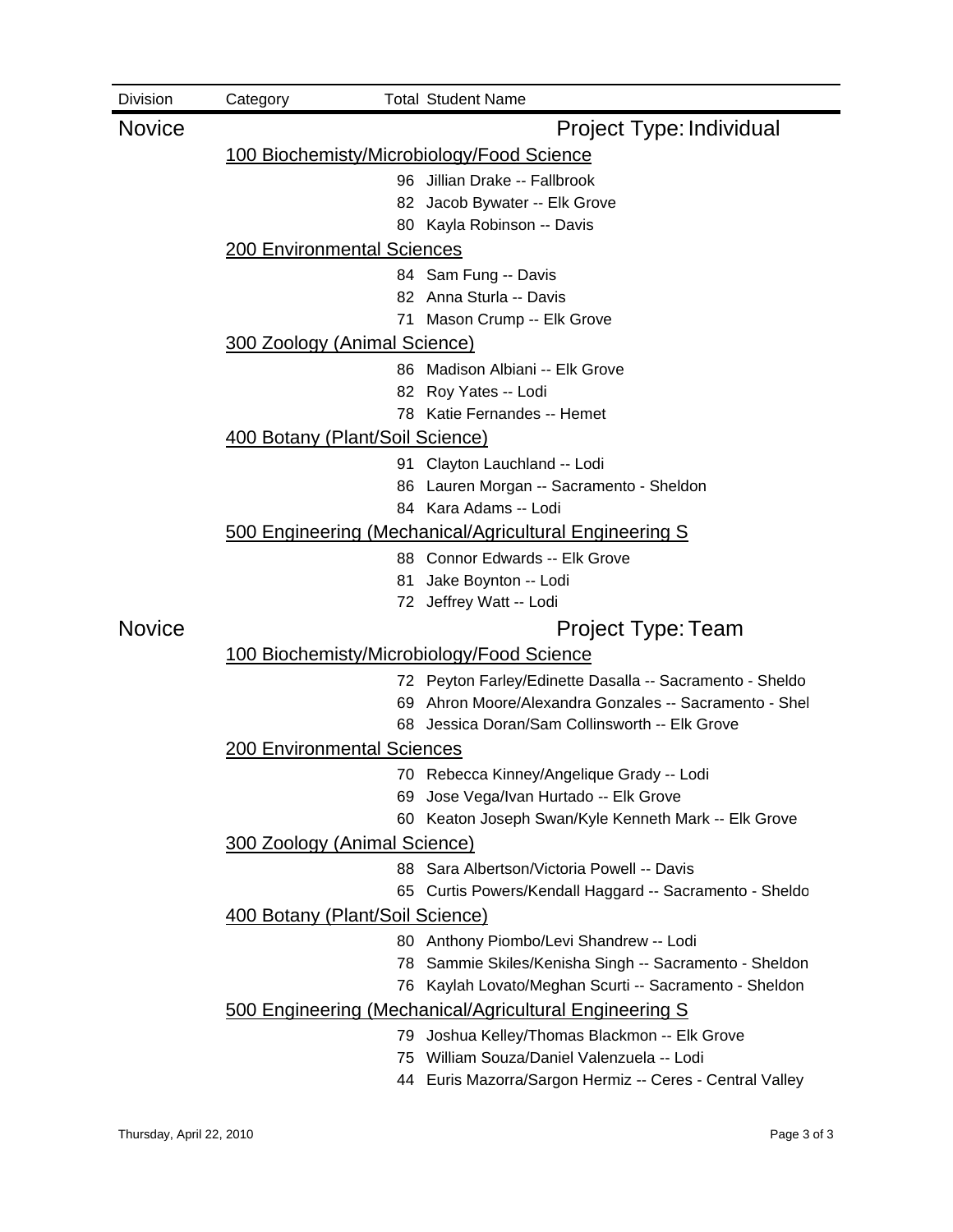### Fresno State State Finals

# Detail Results

|    | <b>Student Name</b>    | Chapter                  | <b>Category</b> | <b>Division</b> | <b>Type</b> | Table | <b>Paper</b> | <b>Board</b> | <b>Total</b> | DQ            |
|----|------------------------|--------------------------|-----------------|-----------------|-------------|-------|--------------|--------------|--------------|---------------|
|    | Advanced -- 100        |                          |                 |                 |             |       |              |              |              |               |
| 8  | Lindsey Anderson       | Escalon                  | 100             | Advanced        | Individual  | 102   | 42           | 43           | 85           |               |
| 27 | <b>Gabriel Prado</b>   | <b>Elk Grove</b>         | 100             | Advanced        | Individual  | 104   | 38           | 36           | 74           | $\Box$        |
| 3  | Brianna Ybarra         | Sacramento - Sheldon     | 100             | Advanced        | Individual  | 105   | 26           | 30           | 56           | $\Box$        |
| 31 | Alyssa Perez           | Modesto - James C. Enoch | 100             | Advanced        | Individual  | 103   | 26           | 28           | 54           | $\Box$        |
| 5  | <b>Marcus Edwards</b>  | Lodi                     | 100             | Advanced        | Individual  | 101   | 24           | 29           | 53           | $\Box$        |
|    | Advanced -- 200        |                          |                 |                 |             |       |              |              |              |               |
| 10 | <b>Brian Edmiston</b>  | <b>Elk Grove</b>         | 200             | Advanced        | Individual  | 205   | 46           | 44           | 90           | $\frac{1}{2}$ |
| 40 | Aaron Styne            | Davis                    | 200             | Advanced        | Individual  | 201   | 44           | 43           | 87           | $\Box$        |
| 11 | Matthew Blackburn      | <b>Elk Grove</b>         | 200             | Advanced        | Individual  | 202   | 42           | 40           | 82           | $\Box$        |
| 33 | Yesenia Huerta         | Lodi                     | 200             | Advanced        | Individual  | 203   | 38           | 38           | 76           | $\Box$        |
| 32 | <b>Daniel Alcantor</b> | Escalon                  | 200             | Advanced        | Individual  | 204   | 36           | 36           | 72           | $\Box$        |
|    | Advanced -- 300        |                          |                 |                 |             |       |              |              |              |               |
| 6  | Hannah Beeler          | Escalon                  | 300             | Advanced        | Individual  | 308   | 43           | 46           | 89           | $\Box$        |
| 29 | <b>Tom Hardesty</b>    | <b>Elk Grove</b>         | 300             | Advanced        | Individual  | 305   | 44           | 42           | 86           | $\Box$        |
| 25 | Jordan Albiani         | <b>Elk Grove</b>         | 300             | Advanced        | Individual  | 301   | 44           | 40           | 84           | $\Box$        |
| 28 | Sylvia Bauer           | <b>Elk Grove</b>         | 300             | Advanced        | Individual  | 306   | 40           | 40           | 80           | $\Box$        |
| 1  | Shaylynn Beam          | Escalon                  | 300             | Advanced        | Individual  | 302   | 40           | 35           | 75           | $\Box$        |
| 12 | Rose Burns             | Davis                    | 300             | Advanced        | Individual  | 307   | 36           | 30           | 66           | $\Box$        |
| 38 | Amanda Walker          | Lodi                     | 300             | Advanced        | Individual  | 303   | 30           | 30           | 60           | $\Box$        |
| 36 | Mikayla Lamadrid       | La Habra - Sonora        | 300             | Advanced        | Individual  | 304   | 15           | 22           | 37           | $\Box$        |
|    | Advanced -- 400        |                          |                 |                 |             |       |              |              |              |               |
| 39 | Analiese Scrivano      | <b>Bakersfield</b>       | 400             | Advanced        | Individual  | 404   | 40           | 46           | 86           | $\Box$        |
| 22 | Kendall Cahill         | <b>Elk Grove</b>         | 400             | Advanced        | Individual  | 402   | 42           | 38           | 80           | $\Box$        |
| 21 | Samantha Bavaro        | Escalon                  | 400             | Advanced        | Individual  | 405   | 33           | 29           | 62           |               |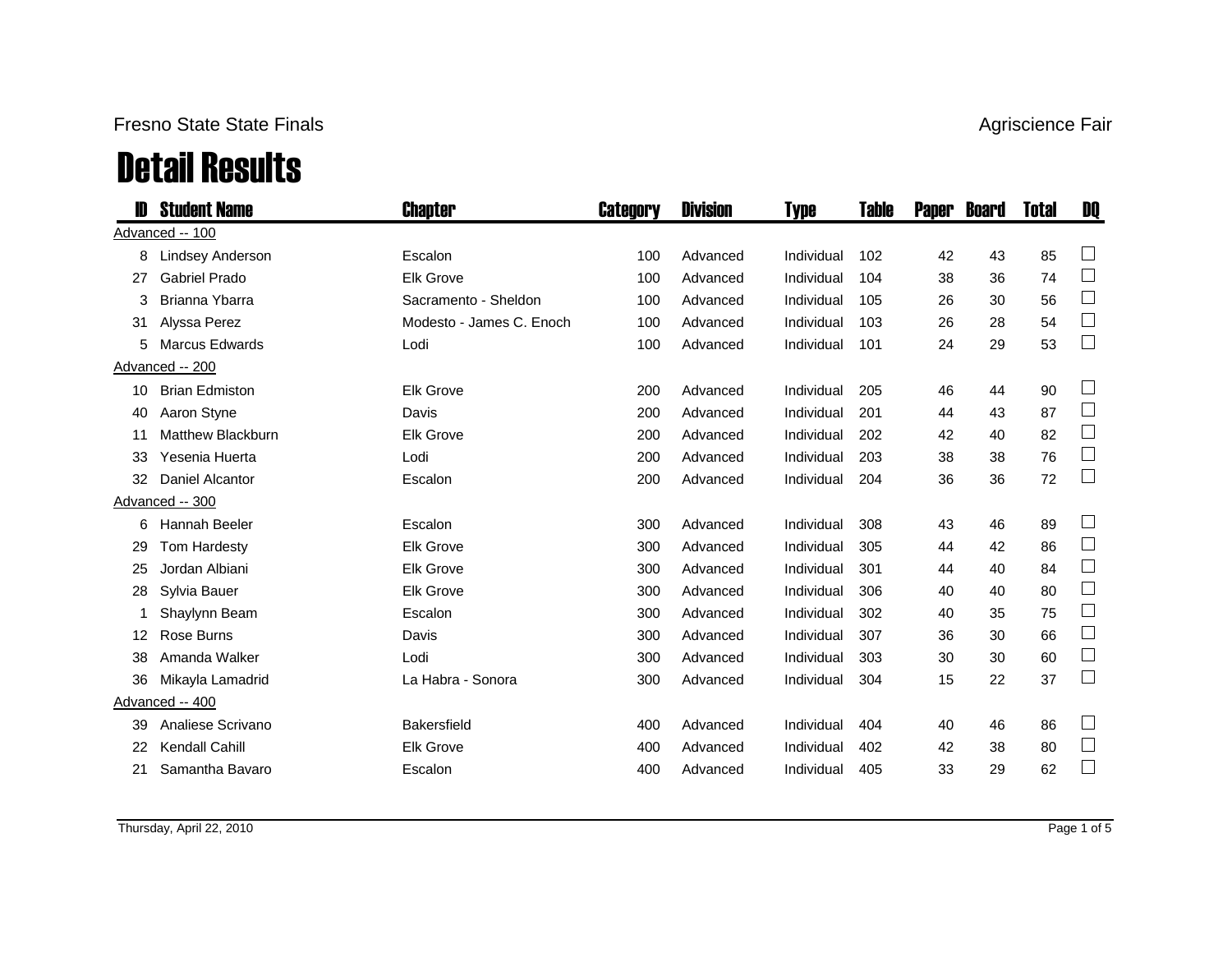|     | <b>Student Name</b>                 | <b>Chapter</b>          | Category | <b>Division</b> | Type       | Table | <b>Paper</b> | <b>Board</b> | <b>Total</b> | DQ                          |
|-----|-------------------------------------|-------------------------|----------|-----------------|------------|-------|--------------|--------------|--------------|-----------------------------|
| 23  | Derek Velting                       | Escalon                 | 400      | Advanced        | Individual | 403   | 32           | 26           | 58           |                             |
| 9   | Mercedes Henke                      | Escalon                 | 400      | Advanced        | Individual | 407   | 26           | 31           | 57           | $\Box$                      |
| 7   | Robbie McLaughlin                   | Escalon                 | 400      | Advanced        | Individual | 408   | 26           | 30           | 56           | $\Box$                      |
| 4   | Kasey Guevara                       | Lodi                    | 400      | Advanced        | Individual | 409   | 29           | 24           | 53           | $\Box$                      |
| 35  | Ian Vielma                          | La Habra - Sonora       | 400      | Advanced        | Individual | 401   | 23           | 24           | 47           | $\Box$                      |
| 37  | Daniella Ortiz                      | Littlerock              | 400      | Advanced        | Individual | 406   | 19           | 20           | 39           | $\Box$                      |
|     | Advanced -- 500                     |                         |          |                 |            |       |              |              |              |                             |
|     | 24 Jake Carlson                     | <b>Elk Grove</b>        | 500      | Advanced        | Individual | 505   | 44           | 43           | 87           | $\Box$                      |
| 30  | Aaliyah Wallace                     | Escalon                 | 500      | Advanced        | Individual | 504   | 39           | 30           | 69           | $\Box$                      |
| 26  | Joey Clifford                       | <b>Elk Grove</b>        | 500      | Advanced        | Individual | 502   | 38           | 30           | 68           | $\Box$                      |
| 41  | <b>Garrett Hosley</b>               | Davis                   | 500      | Advanced        | Individual | 501   | 24           | 26           | 50           | $\Box$                      |
| 42  | Cierra Clason                       | Escalon                 | 500      | Advanced        | Individual | 503   | 20           | 29           | 49           | $\mathcal{L}_{\mathcal{A}}$ |
|     | Advanced -- 100                     |                         |          |                 |            |       |              |              |              |                             |
| 81  | Kat Hill/Saphire Lamb-Hoover        | <b>Elk Grove</b>        | 100      | Advanced        | Team       | 107   | 31           | 36           | 67           | $\sqcup$                    |
| 109 | Harsev Singh/Yousef Buzayan         | Davis                   | 100      | Advanced        | Team       | 108   | 28           | 34           | 62           | $\Box$                      |
| 121 | Andreina Munoz/Courtney Parker      | <b>Elk Grove</b>        | 100      | Advanced        | Team       | 109   | 28           | 30           | 58           | $\Box$                      |
| 88  | Warene Covarrubias/Roslyn Cassidy   | <b>Elk Grove</b>        | 100      | Advanced        | Team       | 111   | 23           | 32           | 55           | $\Box$                      |
| 120 | Haley Getz/Lauren Haun              | <b>Elk Grove</b>        | 100      | Advanced        | Team       | 110   | 24           | 26           | 50           | $\Box$                      |
| 90  | Jordan Gravert/Kaitlin Kolb         | <b>Elk Grove</b>        | 100      | Advanced        | Team       | 106   | 18           | 28           | 46           | $\Box$                      |
|     | Advanced -- 200                     |                         |          |                 |            |       |              |              |              |                             |
| 79  | Anthony Toledo/Dillon Szyper        | Galt                    | 200      | Advanced        | Team       | 206   | 46           | 42           | 88           |                             |
| 82  | Kellie Christensen/Whitney Petersen | <b>Elk Grove</b>        | 200      | Advanced        | Team       | 208   | 43           | 36           | 79           | $\Box$                      |
| 115 | Courtney Miller/Jessica Stanley     | Lodi                    | 200      | Advanced        | Team       | 210   | 40           | 38           | 78           | $\Box$                      |
| 77  | Megan Maxwell/Kayleen Verity        | Littlerock              | 200      | Advanced        | Team       | 207   | 26           | 18           | 44           | $\Box$                      |
| 83  | Cecilia Cervantes/Maira Sanchez     | Warner Springs - Warner | 200      | Advanced        | Team       | 209   |              |              |              | $\overline{\mathbf{v}}$     |
|     | Advanced -- 300                     |                         |          |                 |            |       |              |              |              |                             |
| 80  | Anne Bacay/Jalyn Costa              | Escalon                 | 300      | Advanced        | Team       | 309   | 46           | 44           | 90           | $\Box$                      |
| 119 | Ian Fitzgerald/Luke Van Tassel      | Escalon                 | 300      | Advanced        | Team       | 311   | 43           | 42           | 85           | $\Box$                      |
| 118 | Shelbi Thall/Brianna Van Diemen     | Lodi                    | 300      | Advanced        | Team       | 313   | 35           | 34           | 69           | $\mathcal{L}_{\mathcal{A}}$ |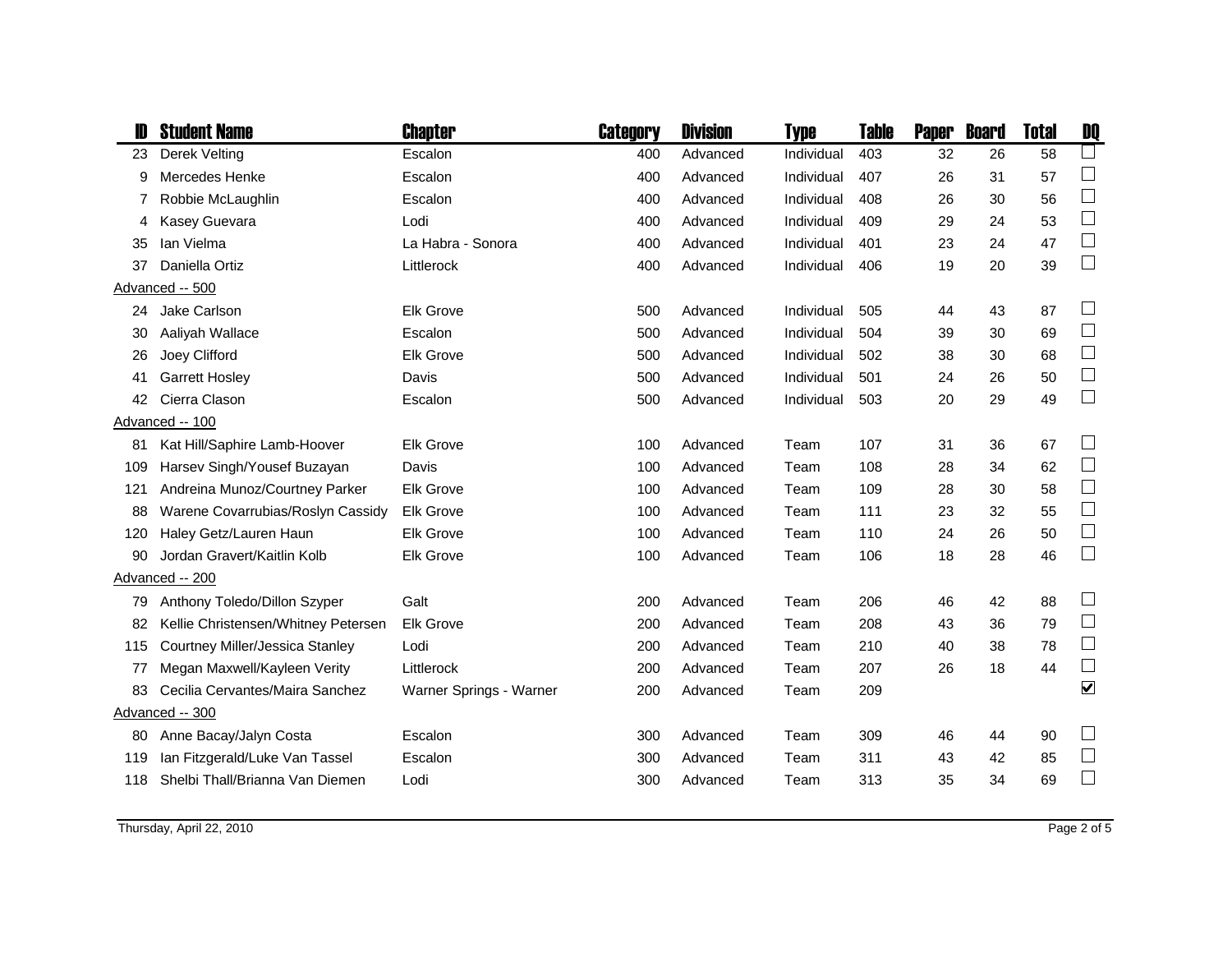|     | <b>Student Name</b>               | Chapter                | Category | <b>Division</b> | Type       | Table | <b>Paper</b> | <b>Board</b> | <b>Total</b> | DQ                   |
|-----|-----------------------------------|------------------------|----------|-----------------|------------|-------|--------------|--------------|--------------|----------------------|
| 111 | Amanda Meehan/Ana Lucas           | <b>Elk Grove</b>       | 300      | Advanced        | Team       | 314   | 34           | 34           | 68           | $\Box$               |
| 106 | Lauren Ianni/Ashley Cropper       | Lodi                   | 300      | Advanced        | Team       | 312   | 26           | 33           | 59           | $\Box$               |
| 73  | Lauren McCutcheon/Destiny Larche  | Galt                   | 300      | Advanced        | Team       | 310   | 31           | 26           | 57           | $\Box$               |
|     | Advanced -- 400                   |                        |          |                 |            |       |              |              |              |                      |
| 108 | Maddie Stone/Molly Swanberg       | <b>Elk Grove</b>       | 400      | Advanced        | Team       | 411   | 34           | 38           | 72           | $\Box$               |
| 85  | Arissa Chunn/Jacquelyn Withrow    | Escalon                | 400      | Advanced        | Team       | 412   | 36           | 32           | 68           | $\Box$               |
| 72  | Brennan Baglietto/Corinne Madison | Galt                   | 400      | Advanced        | Team       | 410   | 29           | 26           | 55           | $\Box$               |
|     | Advanced -- 500                   |                        |          |                 |            |       |              |              |              |                      |
| 91  | Kyle Rose/Mary Steves             | Escalon                | 500      | Advanced        | Team       | 508   | 40           | 41           | 81           | $\Box$               |
| 86  | Chrissy Edmiston/Gerald Moen      | <b>Elk Grove</b>       | 500      | Advanced        | Team       | 507   | 39           | 38           | 77           | $\Box$               |
| 87  | Steven Khansefid/Austin Lutz      | <b>Elk Grove</b>       | 500      | Advanced        | Team       | 506   | 37           | 36           | 73           | $\Box$               |
| 113 | Brandon Jungeblut/Wade Fincher    | Lodi                   | 500      | Advanced        | Team       | 511   | 35           | 35           | 70           | $\Box$               |
| 75  | Jake Rodriguez/Jorge Vina         | <b>Elk Grove</b>       | 500      | Advanced        | Team       | 510   | 32           | 35           | 67           | $\Box$               |
| 116 | Cody Edsell/Raul Ramirez          | Lodi                   | 500      | Advanced        | Team       | 509   | 29           | 30           | 59           | $\Box$               |
|     | Novice -- 100                     |                        |          |                 |            |       |              |              |              |                      |
| 19  | Jillian Drake                     | Fallbrook              | 100      | Novice          | Individual | 115   | 46           | 50           | 96           | $\Box$               |
| 64  | Jacob Bywater                     | <b>Elk Grove</b>       | 100      | Novice          | Individual | 119   | 42           | 40           | 82           | $\Box$               |
| 15  | Kayla Robinson                    | Davis                  | 100      | Novice          | Individual | 114   | 38           | 42           | 80           | $\Box$               |
| 58  | Jessica Cheadle                   | Escondido              | 100      | Novice          | Individual | 120   | 33           | 32           | 65           | $\Box$               |
| 56  | Deborah Cioran                    | Sacramento - Sheldon   | 100      | Novice          | Individual | 117   | 34           | 28           | 62           | $\Box$               |
| 55  | Caila D'Angelo                    | Lodi                   | 100      | Novice          | Individual | 116   | 34           | 26           | 60           | $\Box$               |
| 45  | Rachael Sharma                    | <b>Elk Grove</b>       | 100      | Novice          | Individual | 112   | 28           | 28           | 56           | $\mathbb{R}^n$       |
| 16  | Gabi Berryhill                    | Ceres - Central Valley | 100      | Novice          | Individual | 118   | 24           | 25           | 49           | $\Box$               |
| 47  | <b>Scott Gillis</b>               | Escondido              | 100      | Novice          | Individual | 113   |              |              |              | $\blacktriangledown$ |
|     | Novice -- 200                     |                        |          |                 |            |       |              |              |              |                      |
| 65  | Sam Fung                          | Davis                  | 200      | Novice          | Individual | 212   | 42           | 42           | 84           | $\Box$               |
| 18  | Anna Sturla                       | Davis                  | 200      | Novice          | Individual | 213   | 39           | 43           | 82           | $\Box$               |
| 54  | Mason Crump                       | <b>Elk Grove</b>       | 200      | Novice          | Individual | 211   | 38           | 33           | 71           | $\Box$               |
|     | Novice -- 300                     |                        |          |                 |            |       |              |              |              |                      |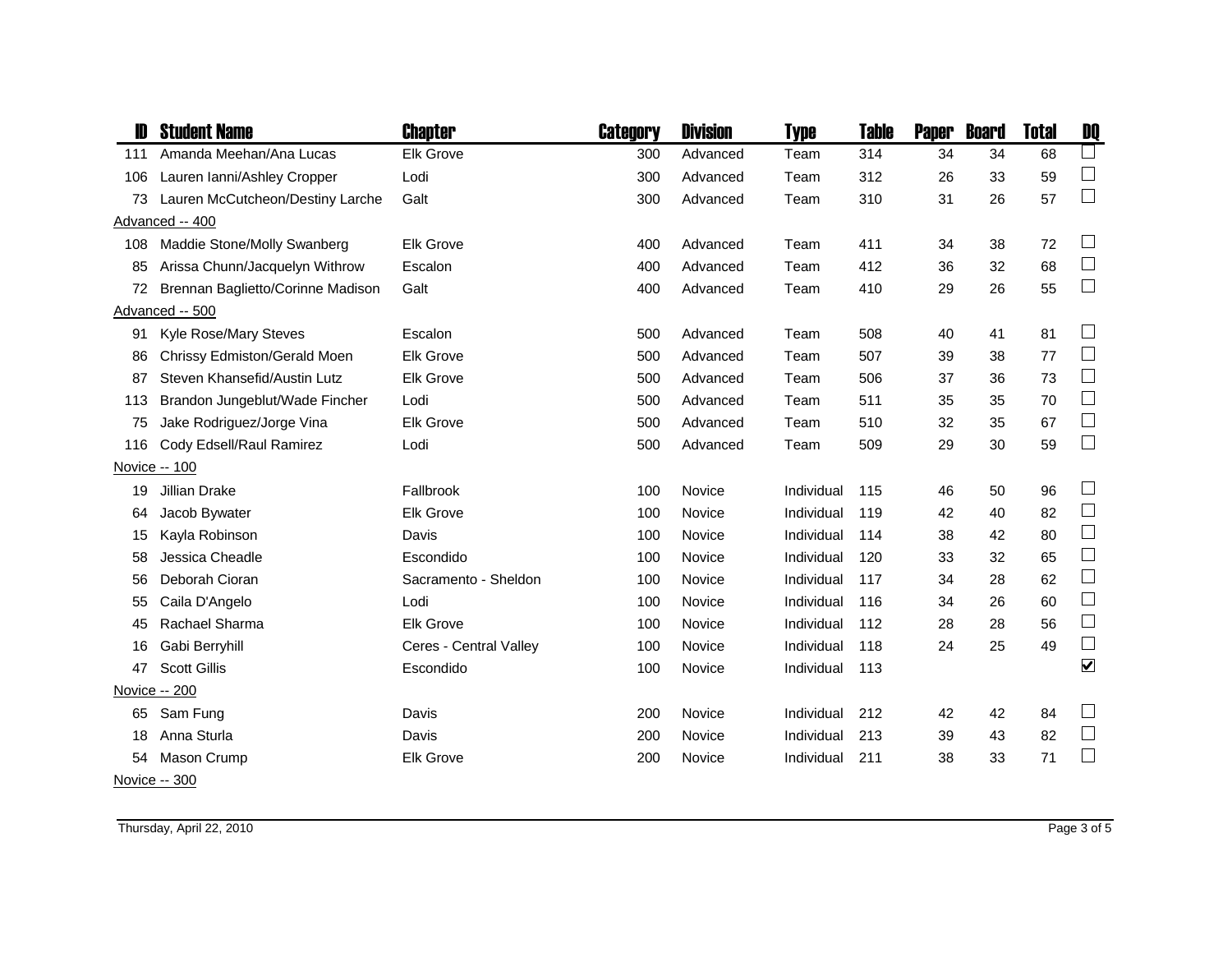| <b>Student Name</b>            | Chapter                                         | Category | <b>Division</b> | Type       | <b>Table</b> | <b>Paper</b> | <b>Board</b> | <b>Total</b> | DQ                   |
|--------------------------------|-------------------------------------------------|----------|-----------------|------------|--------------|--------------|--------------|--------------|----------------------|
| <b>Madison Albiani</b>         | <b>Elk Grove</b>                                | 300      | Novice          | Individual | 317          | 41           | 45           | 86           | $\Box$               |
| Roy Yates                      | Lodi                                            | 300      | Novice          | Individual | 315          | 40           | 42           | 82           |                      |
| <b>Katie Fernandes</b>         | <b>Hemet</b>                                    | 300      | Novice          | Individual | 318          | 38           | 40           | 78           | $\Box$               |
| Makayla Saco                   | Lodi                                            | 300      | Novice          | Individual | 316          | 36           | 32           | 68           | $\Box$               |
|                                |                                                 |          |                 |            |              |              |              |              |                      |
| Clayton Lauchland              | Lodi                                            | 400      | Novice          | Individual | 422          | 46           | 45           | 91           | $\Box$               |
| Lauren Morgan                  | Sacramento - Sheldon                            | 400      | Novice          | Individual | 418          | 44           | 42           | 86           | $\Box$               |
| Kara Adams                     | Lodi                                            | 400      | Novice          | Individual | 419          | 40           | 44           | 84           | $\Box$               |
| Erika J. Neal                  | <b>Elk Grove</b>                                | 400      | Novice          | Individual | 426          | 39           | 36           | 75           | $\Box$               |
| Jackie Hardesty                | <b>Elk Grove</b>                                | 400      | Novice          | Individual | 425          | 37           | 38           | 75           | $\Box$               |
| Vanessa Bergthold              | Lodi                                            | 400      | Novice          | Individual | 420          | 34           | 40           | 74           | $\Box$               |
| Jennifer Valencia              | <b>Bakersfield</b>                              | 400      | Novice          | Individual | 414          | 32           | 34           | 66           | $\Box$               |
| Lynze Thornburg                | <b>Elk Grove</b>                                | 400      | Novice          | Individual | 424          | 29           | 36           | 65           | $\Box$               |
| Donielle Hair                  | Sacramento - Sheldon                            | 400      | Novice          | Individual | 413          | 32           | 31           | 63           | $\Box$               |
| Jake Strong                    | Lodi                                            | 400      | Novice          | Individual | 423          | 28           | 34           | 62           | $\Box$               |
| Katharine Brown                | Littlerock                                      | 400      | Novice          | Individual | 417          | 28           | 31           | 59           | $\Box$               |
| George Thao                    | Sacramento - Sheldon                            | 400      | Novice          | Individual | 415          | 27           | 30           | 57           | $\Box$               |
| Mahali Mackintosh              | Escondido                                       | 400      | Novice          | Individual | 416          | 24           | 24           | 48           | $\Box$               |
| Christian Rodriguez            | Escondido                                       | 400      | Novice          | Individual | 421          |              |              |              | $\blacktriangledown$ |
|                                |                                                 |          |                 |            |              |              |              |              |                      |
| <b>Connor Edwards</b>          | <b>Elk Grove</b>                                | 500      | Novice          | Individual | 514          | 46           | 42           | 88           | $\Box$               |
| Jake Boynton                   | Lodi                                            | 500      | Novice          | Individual | 513          | 42           | 39           | 81           | $\Box$               |
| Jeffrey Watt                   | Lodi                                            | 500      | Novice          | Individual | 512          | 33           | 39           | 72           | $\Box$               |
|                                |                                                 |          |                 |            |              |              |              |              |                      |
| Peyton Farley/Edinette Dasalla | Sacramento - Sheldon                            | 100      | Novice          | Team       | 122          | 36           | 36           | 72           | $\Box$               |
| Ahron Moore/Alexandra Gonzales | Sacramento - Sheldon                            | 100      | Novice          | Team       | 121          | 35           | 34           | 69           | $\Box$               |
| Jessica Doran/Sam Collinsworth | <b>Elk Grove</b>                                | 100      | Novice          | Team       | 124          | 34           | 34           | 68           | $\Box$               |
| Ashley Scurti/Chyanna Drake    | Sacramento - Sheldon                            | 100      | Novice          | Team       | 125          | 34           | 26           | 60           | $\Box$               |
| Abbi Comphel/Megan Decaires    | <b>Elk Grove</b>                                | 100      | Novice          | Team       | 123          | 34           | 26           | 60           | $\Box$               |
| 44<br>14<br>13<br>78           | Novice -- 400<br>Novice -- 500<br>Novice -- 100 |          |                 |            |              |              |              |              |                      |